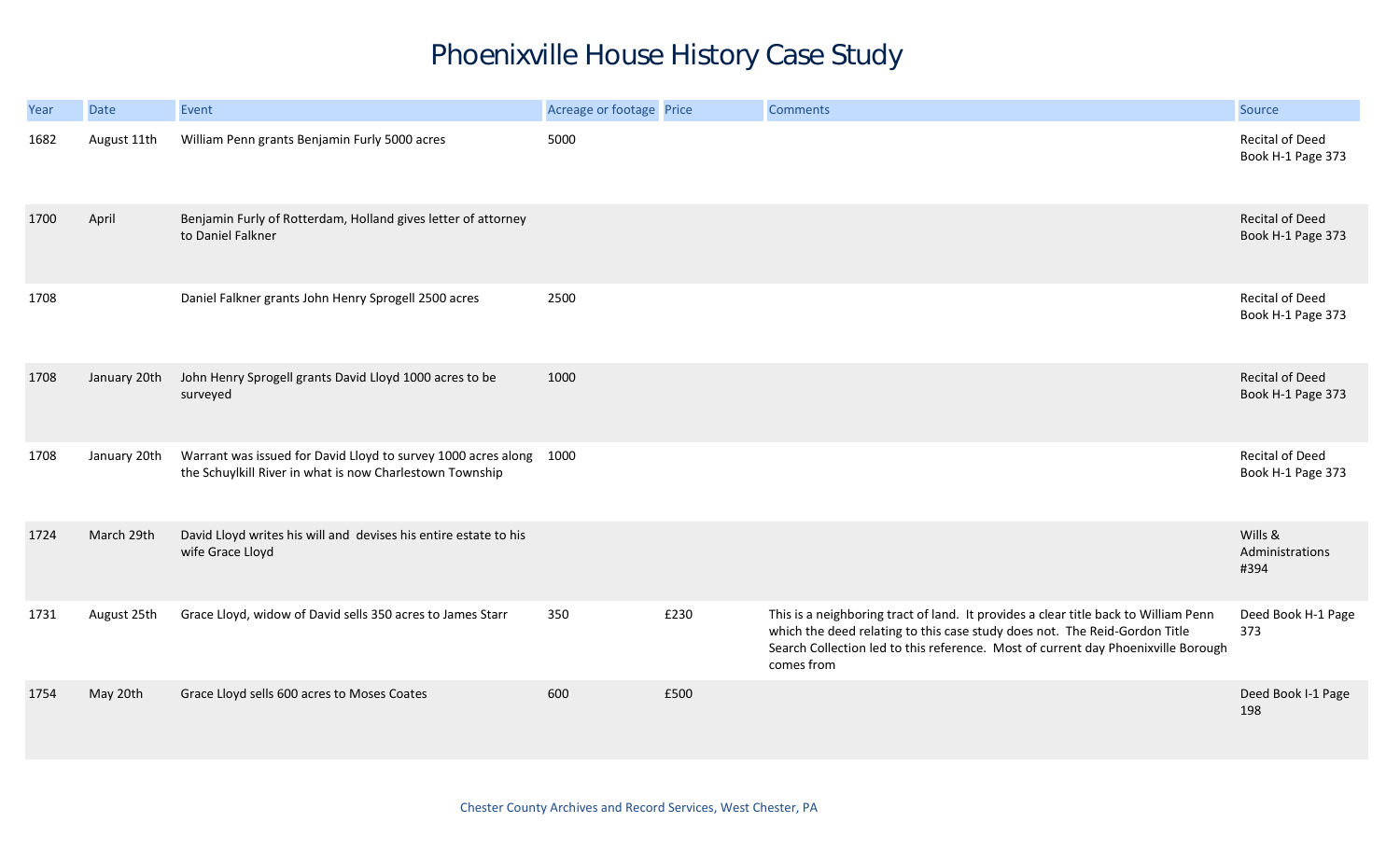| Year          | Date              | Event                                                                                                                        | Acreage or footage Price |      | <b>Comments</b>                                                                                                                                                                                                           | Source                                      |
|---------------|-------------------|------------------------------------------------------------------------------------------------------------------------------|--------------------------|------|---------------------------------------------------------------------------------------------------------------------------------------------------------------------------------------------------------------------------|---------------------------------------------|
| 1755          | July 10th         | Moses Coates and Elizabeth, his wife sell 350 acres to Jonathan 350<br>Coates                                                |                          |      | Unrecorded Deed - Found in recital of neighboring property                                                                                                                                                                | <b>Recital of Deed</b><br>Book W-1 Page 63  |
| 1777          | April 5th         | Jonathan Coates and Jane, his wife sell 274 acres to Hugh<br>Roberts of Philadelphia                                         | 274                      |      | Unrecorded                                                                                                                                                                                                                | <b>Recital of Deed</b><br>Book A-3 Page 113 |
| 1783          |                   | November 7th Hugh Roberts writes his will leaving his property to his son<br>George Roberts                                  | 274                      |      | Recorded in Philadelphia                                                                                                                                                                                                  | Recital of Deed<br>Book A-3 Page 113        |
| 1800          | December<br>30th  | George Roberts writes his will leaving his property to his<br>daughter Elizabeth Fox Roberts                                 | 274                      |      | Recorded in Philadelphia                                                                                                                                                                                                  | <b>Recital of Deed</b><br>Book A-3 Page 113 |
| 1806          | April 30th        | Elizabeth Fox Roberts of Philadelphia sells 274 acres to John<br>Longstreth of Charlestown                                   | 287                      | 8500 |                                                                                                                                                                                                                           | Deed Book A-3 Page<br>113                   |
| 1810          | September<br>15th | John Longstreth and Jane, his wife sell 29 acres to Thomas<br>Mason, tavern keeper of Charlestown                            | 29                       | 1264 | Property becomes part of the Fountain Inn tract. The tavern was named the<br>Spread Eagle during this time period. Thomas Mason ran the tavern from 1808-<br>1823. His wife Ann Mason takes out a tavern license in 1824. | <b>Tavern Petitions</b>                     |
| 1825          | February 2nd      | Jesse Sharpe, High Sheriff, sells 130 acres to Joseph Osborne of 130<br>Westtown Township, property seized from Thomas Mason |                          | 9450 | Thomas Mason was sued for debt; property was put up for public auction.                                                                                                                                                   | Deed Book X-3 Page<br>420                   |
| 1825-<br>1826 |                   | Robert Boyle petitions for a tavern license for the Spread<br>Eagle. Tavern renamed the Fountain Inn in 1826                 |                          |      | Ann Mason, wife of Thomas Mason the former owner moves to West Chester<br>and opens a tavern which she names the Spread Eagle in 1826.                                                                                    | <b>Tavern Petitions</b>                     |
| 1826          |                   | Schuylkill Township established out of Charlestown Township                                                                  |                          |      |                                                                                                                                                                                                                           |                                             |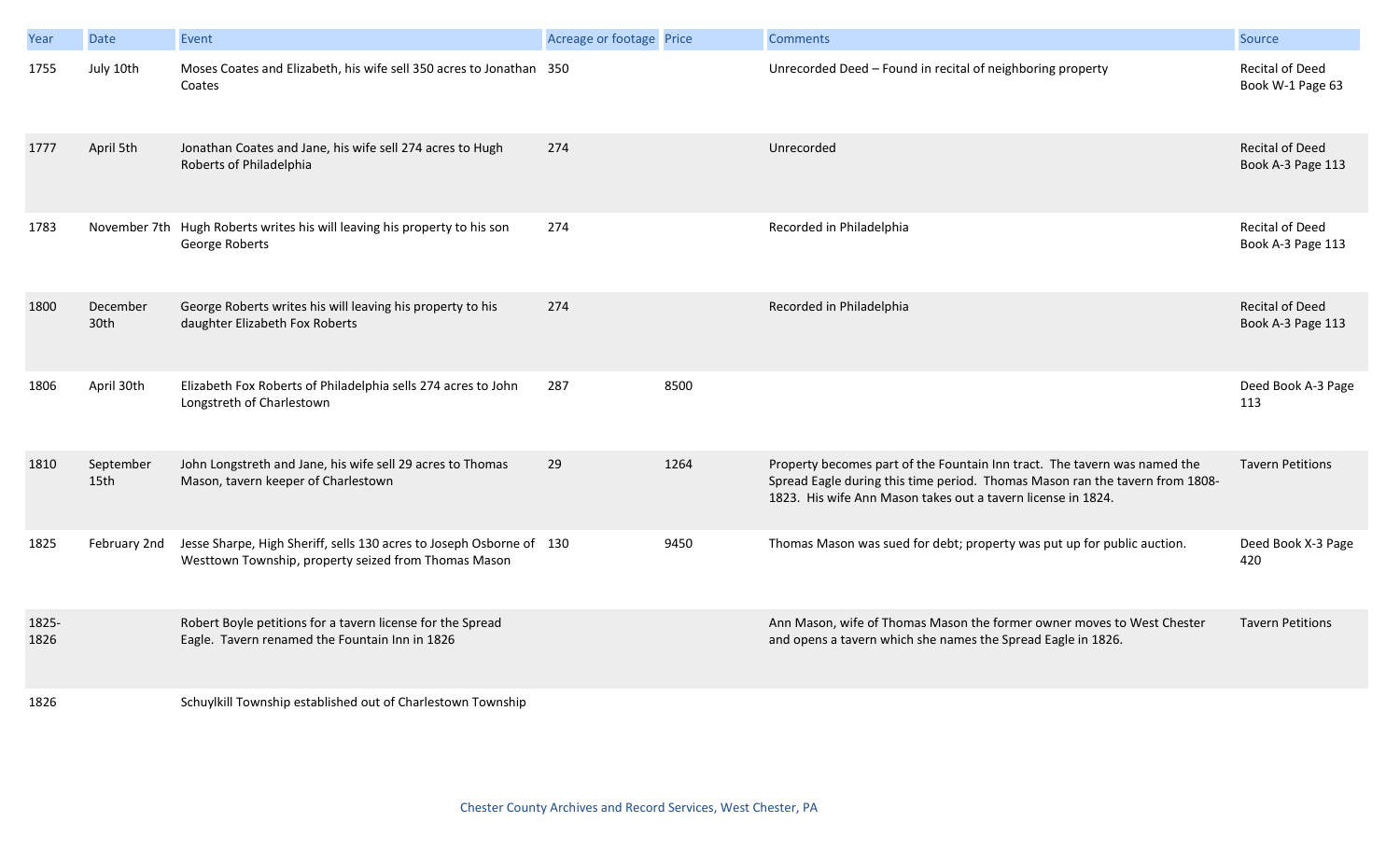| Year | Date              | Event                                                                                                     | Acreage or footage Price |         | <b>Comments</b>                                                                                                                                                                   | Source                       |
|------|-------------------|-----------------------------------------------------------------------------------------------------------|--------------------------|---------|-----------------------------------------------------------------------------------------------------------------------------------------------------------------------------------|------------------------------|
| 1846 | May 22nd          | Joseph Osborne sells 83 acres to Frederick Yost of East Vincent 83<br>Township.                           |                          | 5488.46 | Between 1825 and 1846 the property was rented to various tavern keepers who<br>ran the Fountain Inn. Joseph Osborne never resided on the property.                                | Deed Book D-5 Page<br>198    |
| 1849 | April 2nd         | Jesse Finkbiner and Caspar Francis, executors' of Frederick<br>Yost's will sell 83 acres to James Mellon. | 83                       | 4875    | Frederick Yost ordered the sale of the property in his will. James Mellon<br>operated the Fountain Inn from 1849-1858.                                                            | Deed Book L-5 Page<br>284    |
| 1859 | March 29th        | James Mellon sells 52 acres to Lewis W. Roberts.                                                          | 52                       | 10000   | Lewis W. Roberts operated the Fountain Inn from 1859-1868.                                                                                                                        | Deed Book K-6 Page<br>500    |
| 1869 | April 3rd         | Lewis W. Roberts sells 52 acres to Daniel Latshaw & Mahlon<br>Miller                                      | 52                       | 11205   | Latshaw & Miller subdivide the property into lots.                                                                                                                                | Deed Book Q-7<br>Page 115    |
| 1871 |                   | Brick messuage built on Lot #29                                                                           |                          |         | Street was originally called First Avenue. The address was changed when this<br>section of Schuylkill township was incorporated into Borough of Phoenixville.                     |                              |
| 1872 | January 27th      | Daniel Latshaw and Mahlon Mill sell half of Lot #29 to Anna B.<br>Schleichter.                            | 5000 square feet         | 1500    | Anna B. and her husband Mahlon default on their mortgage. Their property was<br>seized and sold at public auction.                                                                | Deed Book A-8 Page<br>516    |
| 1872 | March             | William G. Cook buys adjoining property.                                                                  |                          |         | Property description indicates that the brick tenement is a twin.                                                                                                                 | Deed Book E-8 Page<br>17     |
| 1874 | September<br>21st | Property incorporated into the borough of Phoenixville.<br>(Originally in Schuylkill Township)            |                          |         | Becomes a part of the South Ward. Eventually becomes a part of the 3rd Ward<br>and finally in 1891 it becomes part of the 6th Ward.                                               | Misc. QS Docket 1<br>Page 31 |
| 1877 | May 3rd           | Sheriff sells brick messuage and lot at public auction to the<br>Industrial Building & Loan Association.  | 5000 square feet         | 1455    | Date of actual auction was April 26, 1877. Advertisement in the Village Record<br>describes the house as a "Two and One-half Storied Brick House with out<br>buildings attached." | Deed Book L-9 Page<br>238    |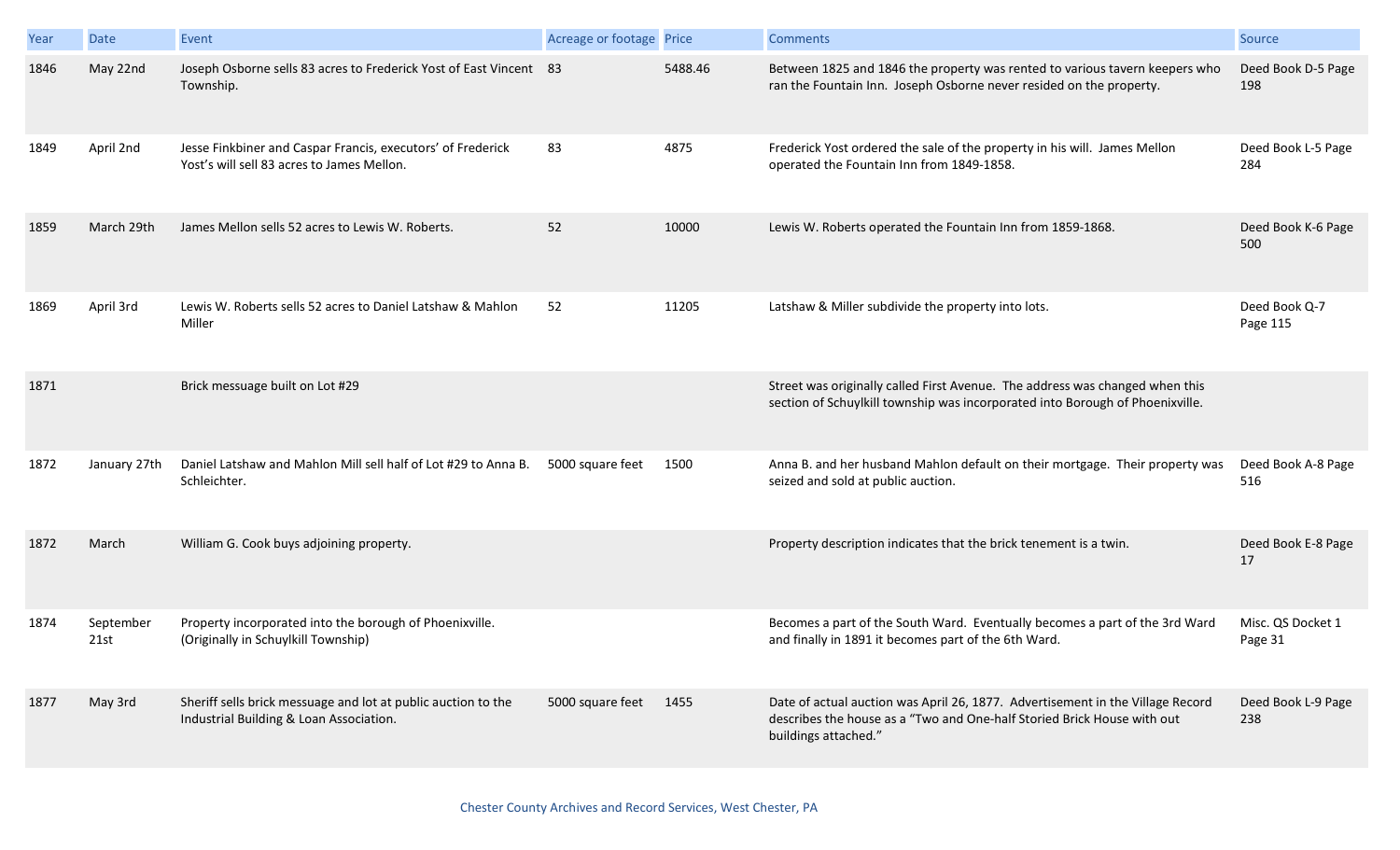| Year | Date                         | Event                                                                                                                                                                                  | Acreage or footage Price |      | <b>Comments</b>                                                                                                                                                                                                                                     | Source                                           |
|------|------------------------------|----------------------------------------------------------------------------------------------------------------------------------------------------------------------------------------|--------------------------|------|-----------------------------------------------------------------------------------------------------------------------------------------------------------------------------------------------------------------------------------------------------|--------------------------------------------------|
| 1881 | June 4th                     | Industrial Building & Loan Association sells brick messuage and 5000 square feet<br>lot to Hamilton Conn.                                                                              |                          | 1100 |                                                                                                                                                                                                                                                     | Deed Book Q-10<br>Page 66                        |
| 1883 |                              | Breous Farm Atlas shows current structure without side porch                                                                                                                           |                          |      |                                                                                                                                                                                                                                                     |                                                  |
| 1888 | October 9th                  | Hamilton Conn sells brick messuage and lot to Angelina Boyer. 5000 square feet                                                                                                         |                          | 1300 | Angelina Boyer was the widow of Peter Boyer.                                                                                                                                                                                                        | Deed Book L-10<br>Page 423                       |
| 1890 | April 22nd                   | Angelina dies leaving a will that gives her son Samuel B. Boyer<br>and his wife Elvina use of the property during their lifetime<br>and to descend to their children upon their death. |                          |      | Angelina dies in the house.                                                                                                                                                                                                                         | Wills &<br><b>Administrations File</b><br>#29765 |
| 1912 | February 24th                | Samuel B. Boyer dies, the property descends to his wife Elvina<br>Boyer.                                                                                                               |                          |      |                                                                                                                                                                                                                                                     | Newspaper Clipping<br>Collection                 |
| 1922 | December<br>24th             | Elvina Boyer dies, the property descends to her children.                                                                                                                              |                          |      | Children of Samuel B. & Elvina: Carrie E. Heck, R. Jennie Coffman, S. Irvin Boyer,<br>Harry B. Boyer                                                                                                                                                | Newspaper Clipping<br>Collection                 |
| 1924 | December<br>17 <sub>th</sub> | Boyer heirs sell the brick messuage and lot to Florence<br>Brennan.                                                                                                                    | 5000 square feet 1       |      | Florence Brennan is the widow of Paul M. Brennan who died in 1924. Florence<br>lived in the house from around 1927/28 until her death in 1963. Her daughter<br>Martha Brennan Ballard obtained the property after Florence's estate was<br>settled. | Deed Book Q-16<br>Page 141                       |
| 1925 | March 4th                    | Florence Brennan purchased the adjoining lot from Russell<br>Detwiler, et al.                                                                                                          | 5000 square feet         | 250  |                                                                                                                                                                                                                                                     | Deed Book R-16<br>Page 324                       |
| 1963 |                              | Florence Brennan dies.                                                                                                                                                                 |                          |      |                                                                                                                                                                                                                                                     |                                                  |